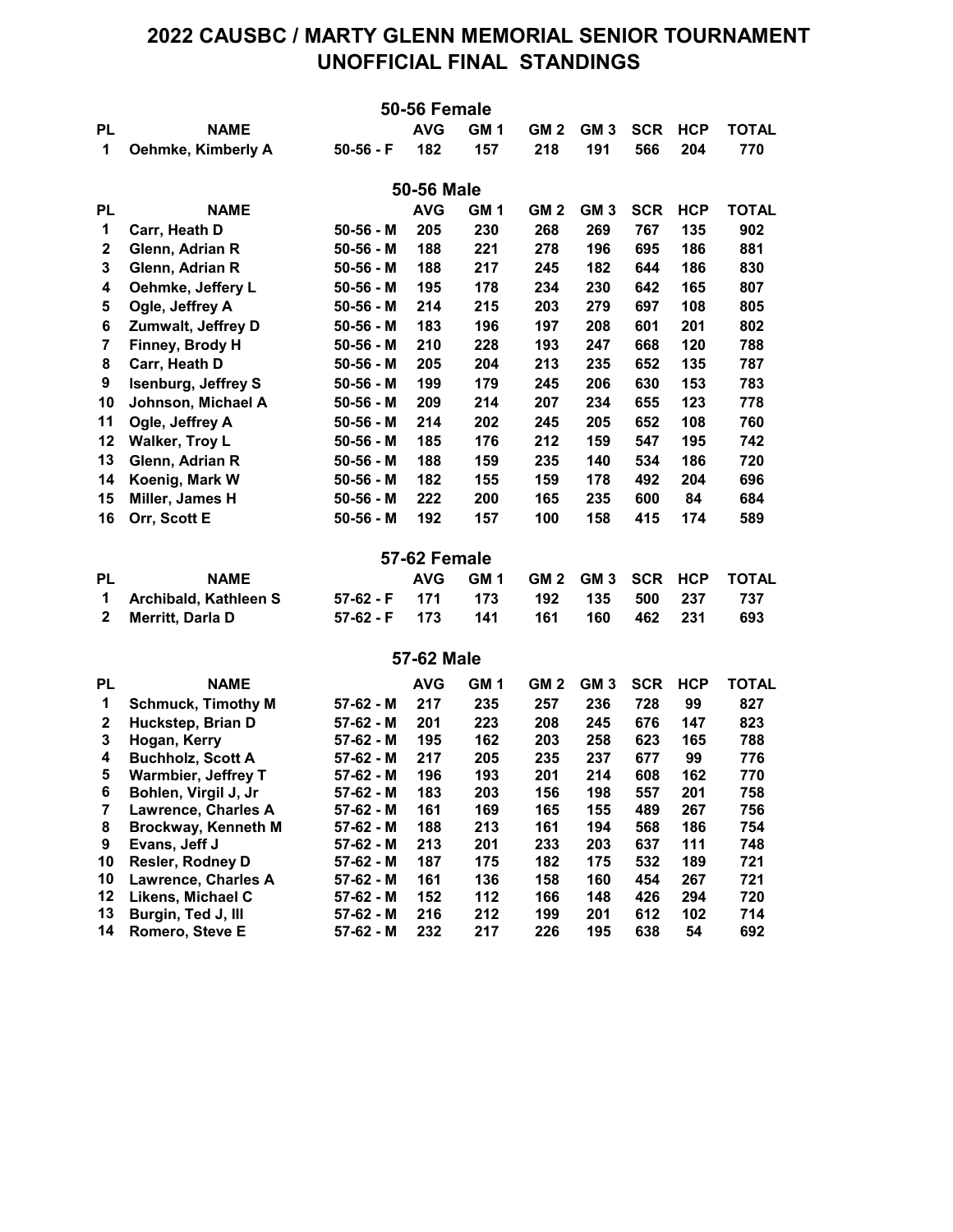## 2022 CAUSBC / MARTY GLENN MEMORIAL SENIOR TOURNAMENT UNOFFICIAL FINAL STANDINGS

|                |                              |             | 63-70 Female      |                 |                 |                 |            |            |              |
|----------------|------------------------------|-------------|-------------------|-----------------|-----------------|-----------------|------------|------------|--------------|
| <b>PL</b>      | <b>NAME</b>                  |             | <b>AVG</b>        | GM <sub>1</sub> | GM <sub>2</sub> | GM <sub>3</sub> | <b>SCR</b> | <b>HCP</b> | <b>TOTAL</b> |
| $\mathbf 1$    | Fogerson, Donna J            | 63-70 - F   | 170               | 205             | 147             | 221             | 573        | 240        | 813          |
| $\mathbf 2$    | Harden, Linda J              | $63-70 - F$ | 155               | 181             | 166             | 169             | 516        | 285        | 801          |
| 3              | <b>Conner, Christine A</b>   | 63-70 - F   | 136               | 151             | 171             | 133             | 455        | 342        | 797          |
| 4              | Miller, Carla L              | $63-70 - F$ | 99                | 99              | 90              | 154             | 343        | 453        | 796          |
| 4              | <b>Brotherton, Pat A</b>     | $63-70 - F$ | 153               | 140             | 172             | 193             | 505        | 291        | 796          |
| 6              | Shipley, Kathleen            | $63-70 - F$ | 150               | 189             | 156             | 147             | 492        | 300        | 792          |
| $\overline{7}$ | White, Marilyn K             | $63-70 - F$ | 160               | 152             | 196             | 157             | 505        | 270        | 775          |
| 8              | Donoho, Cathy J              | $63-70 - F$ | 147               | 135             | 166             | 138             | 439        | 309        | 748          |
| 9              | Perry, Denise M              | 63-70 - F   | 154               | 170             | 147             | 135             | 452        | 288        | 740          |
| 10             | Perry, Denise M              | $63-70 - F$ | 154               | 130             | 132             | 167             | 429        | 288        | 717          |
| 11             | <b>Brinkley, Julie A</b>     | 63-70 - F   | 122               | 90              | 111             | 128             | 329        | 384        | 713          |
| 12             | Perry, Denise M              | $63-70 - F$ | 154               | 136             | 160             | 119             | 415        | 288        | 703          |
| 13             | <b>Brotherton, Pat A</b>     | $63-70 - F$ | 153               | 131             | 135             | 144             | 410        | 291        | 701          |
|                |                              |             | <b>63-70 Male</b> |                 |                 |                 |            |            |              |
| PL             | <b>NAME</b>                  |             | <b>AVG</b>        | GM <sub>1</sub> | GM <sub>2</sub> | GM <sub>3</sub> | <b>SCR</b> | <b>HCP</b> | <b>TOTAL</b> |
| 1              | Mullen, Bernard R            | $63-70 - M$ | 140               | 176             | 161             | 169             | 506        | 330        | 836          |
| $\mathbf 2$    | Conner, Kevin E              | $63-70 - M$ | 209               | 215             | 247             | 225             | 687        | 123        | 810          |
| 3              | <b>Burkert, Kevin R</b>      | $63-70 - M$ | 163               | 200             | 171             | 173             | 544        | 261        | 805          |
| $\mathbf 3$    | Northen, Ernest P            | 63-70 - M   | 175               | 144             | 215             | 221             | 580        | 225        | 805          |
| 5              | <b>Mattingly, Joseph T</b>   | $63-70 - M$ | 184               | 223             | 178             | 197             | 598        | 198        | 796          |
| 6              | White, Jim                   | 63-70 - M   | 156               | 151             | 160             | 201             | 512        | 282        | 794          |
| $\overline{7}$ | Fillenwarth, Floyd H         | 63-70 - M   | 161               | 195             | 147             | 168             | 510        | 267        | 777          |
| 8              | Wyre, Rob D                  | $63-70 - M$ | 208               | 259             | 171             | 213             | 643        | 126        | 769          |
| 9              | Blakey, John R               | $63-70 - M$ | 170               | 153             | 211             | 157             | 521        | 240        | 761          |
| 10             | Hargis, Everett N            | $63-70 - M$ | 178               | 190             | 180             | 155             | 525        | 216        | 741          |
| 10             | Runyon, Michael W            | $63-70 - M$ | 212               | 233             | 202             | 192             | 627        | 114        | 741          |
| 12             | <b>Butler, Christopher L</b> | 63-70 - M   | 165               | 133             | 183             | 164             | 480        | 255        | 735          |
| 13             | Harden, Dwight D             | $63-70 - M$ | 183               | 134             | 213             | 183             | 530        | 201        | 731          |
| 14             | Fillenwarth, Floyd H         | 63-70 - M   | 161               | 170             | 148             | 140             | 458        | 267        | 725          |
| 15             | Fogerson, Timothy D          | 63-70 - M   | 188               | 176             | 196             | 157             | 529        | 186        | 715          |
| 16             | Irwin, Daniel L              | $63-70 - M$ | 187               | 160             | 204             | 149             | 513        | 189        | 702          |
| 17             | Good, Glenn D                | $63-70 - M$ | 175               | 159             | 160             | 153             | 472        | 225        | 697          |
| 18             | Good, Glenn D                | $63-70 - M$ | 175               | 164             | 157             | 141             | 462        | 225        | 687          |
| 19             | Rudicil, Roger K             | $63-70 - M$ | 170               | 144             | 142             | 128             | 414        | 240        | 654          |
| 20             | Shipley, Dale W              | 63-70 - M   | 217               | 148             | 193             | 213             | 554        | 99         | 653          |
| 21             | <b>Umbarger, Ronald P</b>    | 63-70 - M   | 210               | 177             | 155             | 151             | 483        | 120        | 603          |